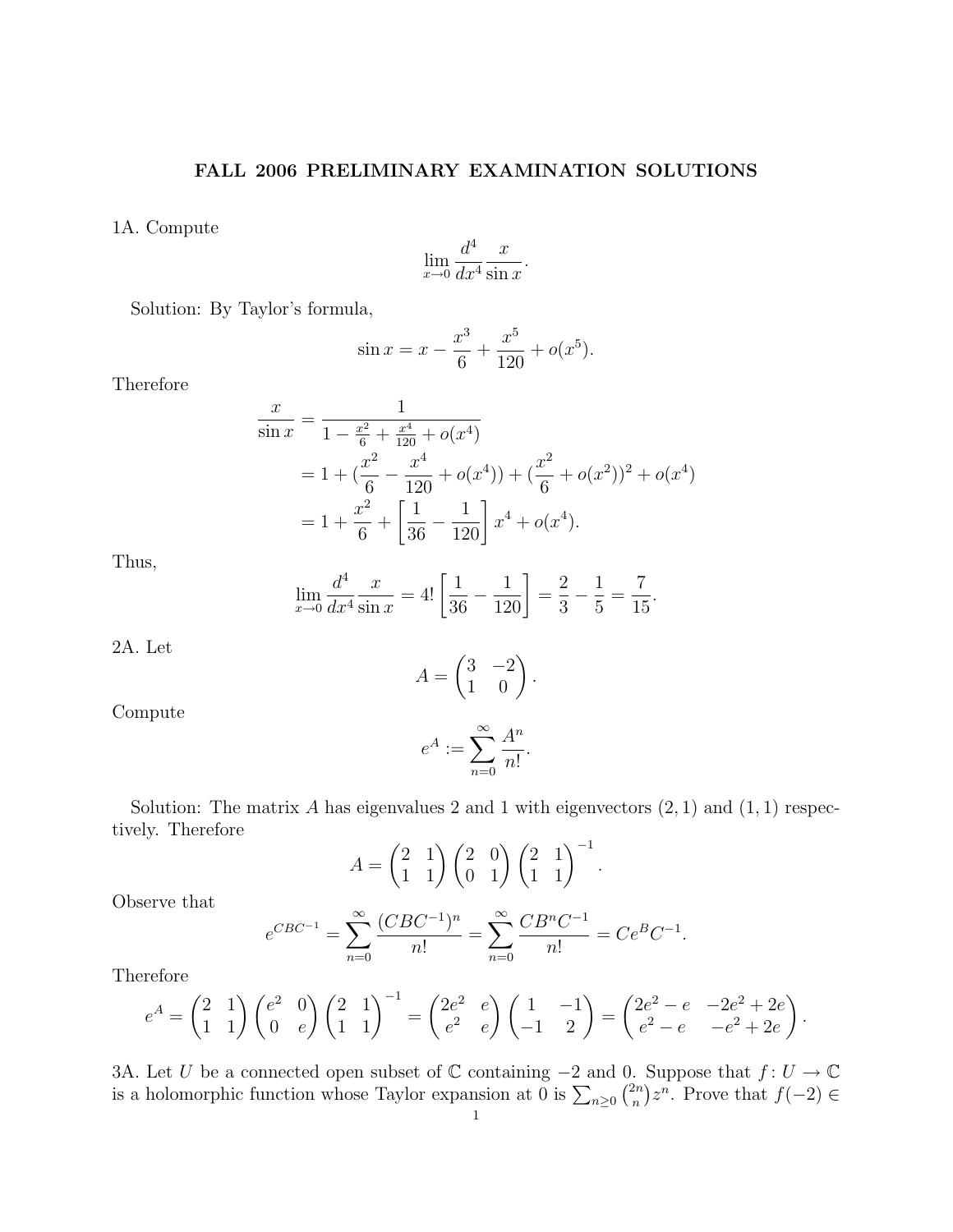$\{1/3, -1/3\}$ . (Note: The original version of this problem had an error:  $\{3, -3\}$  instead of  $\{1/3, -1/3\}.$ 

Solution: We claim that  $f(z)^2 = (1-4z)^{-1}$ . Since a holomorphic function on a connected open set is determined by its values on any nonempty open subset, it suffices to prove  $f(z)^2 = (1 - 4z)^{-1}$  in a neighborhood of 0.

One way to do this is to expand  $(1-4z)^{-1/2}$  using the binomial theorem, and check that it agrees with  $\sum_{n\geq 0} {2n \choose n}$  $\binom{2n}{n}z^n$ . But this assumes that we guessed the formula  $(1-4z)^{-1/2}$ .

A more motivated solution is to find a differential equation satisfied by  $f(z)$  (in a neighborhood of 0). Rewrite the series as

$$
f = \sum_{n=0}^{\infty} \frac{(2n-1)!!}{n!} (2z)^n,
$$

where  $(2n-1)!!$  denotes the product of all odd positive integers up to  $2n-1$ . The series satisfies the 1st order differential equation:

$$
z\frac{d}{dz}f = 2z(2z\frac{d}{dz} + 1)f.
$$

It can be rewritten as

$$
\frac{df}{dz} = \frac{2f}{1 - 4z}
$$

,

which is not hard to solve:

$$
\int \frac{df}{f} = \int \frac{2dz}{1 - 4z}, \text{ or } \ln f = -\frac{1}{2}\ln(1 - 4f) + const,
$$

i.e.  $f = C(1-4z)^{-1/2}$ . The value  $C = 1$  is found from  $f(0) = 1$ . Now  $f(-2)^2 = (1 - 4(-2))^{-1} = 1/9$ , so  $f(-2) \in \{1/3, -1/3\}$ .

4A. Let R be a finite commutative ring without zero-divisors and containing at least one element other than 0. (As usual, rings are associative with 1.) Prove that  $R$  is a field.

Solution: Let  $a \in R$ ,  $a \neq 0$  and let  $f : R \to R$  be  $f(x) = ax$ ,  $x \in R$ . Then f is one-to-one since there are no zero-divisors in  $R$ . Then  $f$  is onto since  $R$  is finite. Thus there exists a unique  $x_a \in R$  such that  $ax_a = a$ . Let us show that  $x_a$  plays the role of unity in R. Indeed, for every  $b \in R$  there is a unique  $x_b \in R$  such that  $b = ax_b$ . We have  $bx_a = ax_bx_a = ax_ax_b = ax_b = b$ . So  $x_a = 1$ . For each  $0 \neq b \in R$  there is a unique b' with  $bb' = 1$ . Thus  $b' = b^{-1}$ .

5A. Let  $C^0[0,1]$  be the vector space over  $\mathbb R$  consisting of continuous functions from  $[0,1]$  to R. Show that the linear operator  $T: C^0[0,1] \to C^0[0,1]$  defined by

$$
(Tf)(x) := \int_0^x f(y) \, dy
$$

has no nonzero eigenvectors.

Solution: Suppose that  $f \in C^{0}[0,1]$  and  $\lambda \in \mathbb{R}$  satisfy  $T f = \lambda f$ . By the fundamental theorem of calculus, Tf is differentiable, and its derivative is  $(Tf)' = f$ . Therefore  $\lambda f' = f$ . Solving this differential equation (e.g. by separation of variables), we find that if  $\lambda = 0$  then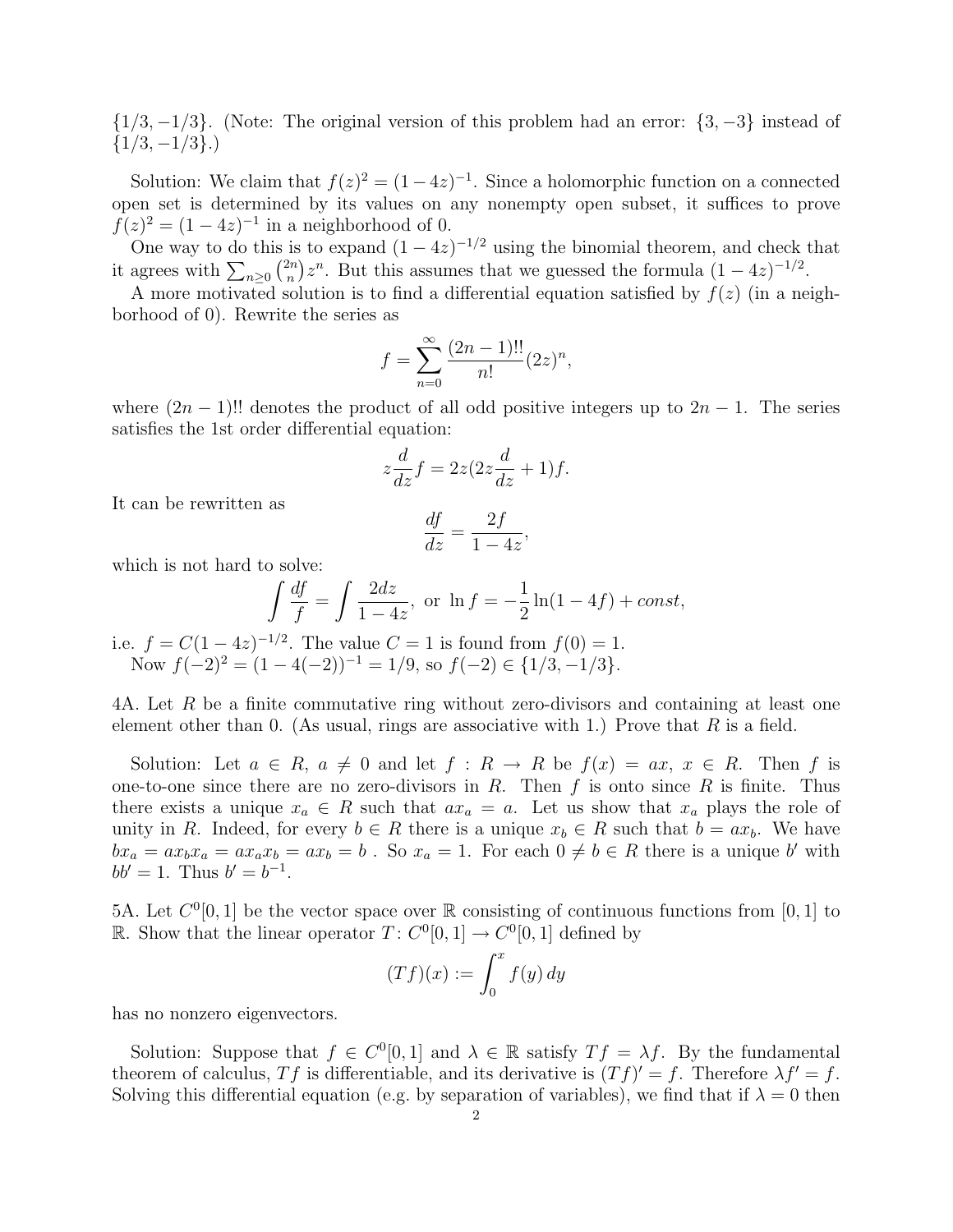$f = 0$ , while if  $\lambda \neq 0$  then  $f = Ce^{x/\lambda}$ . But we observe that  $(Tf)(0) = 0$ , so in the case when  $\lambda \neq 0$  we have  $C = 0$ . Either way,  $f = 0$ . Thus T has no nonzero eigenvector.

6A. Let p be prime. Prove that the polynomial  $f(x) = x^p - x + 1$  is irreducible over the field  $\mathbb{F}_p$  of p elements.

Solution: Let  $\alpha$  be a zero of f in some field extension of  $\mathbb{F}_p$ . Because of the identity  $(x+y)^p = x^p + y^p$  in characteristic p, we have  $f(x+1) = f(x)$ . By induction,  $f(x+a) = f(x)$ for all  $a \in \mathbb{F}_p$ . In particular,  $f(\alpha + a) = f(\alpha) = 0$ . Thus the p elements  $\alpha + a$  for  $a \in \mathbb{F}_p$  are all the zeros of  $f(x)$ .

Suppose  $f(x) = g(x)h(x)$  for some monic polynomials  $g, h \in \mathbb{F}_p[x]$ . Then  $g(x) = \prod_{i \in I} (x (\alpha + i)$  for some subset  $I \subseteq \mathbb{F}_p$ . The sum of the zeros of g is in  $\mathbb{F}_p$ , so

$$
(\#I)\alpha + (\sum_{i \in I} i) \in \mathbb{F}_p.
$$

Thus  $(\#I)\alpha \in \mathbb{F}_p$ . Since f is irreducible,  $\alpha \notin \mathbb{F}_p$ , so  $\#I$  must be divisible by p. In other words,  $\#I$  is 0 or p, so the factorization is trivial.

7A. Prove that for every  $a \in \mathbb{C}$  and integer  $n \geq 2$ , the equation  $1 + z + az^n = 0$  has at least one root in the disk  $|z| < 2$ .

Solution: 1) If  $a = 0$ , the problem is trivial.

2) Let 
$$
a \neq 0
$$
,  $b = \frac{1}{a}$ . Consider  
(1) 
$$
b + bz + z^{n} = 0.
$$

Let  $z_1, \ldots, z_n$  be the roots of (1).

- a) If  $|b| \leq 2^n$  then there is  $z_i$  such that  $|z_i| \leq 2$ , since otherwise we would have  $|b| =$  $|z_1 \dots z_n| > 2^n$ .
- b) Let  $|b| > 2^n$  and let  $f(z) = b(1 + z) + z^n$ ,  $g(z) = b(1 + z)$ . Then  $|f(z) g(z)| =$  $|z^n| = 2^n < |b| = |b|(|z| - 1) \le |b(1 + z)| = |g(z)|$  if  $|z| = 2$ . By Rouché's Theorem, the function f has as many roots inside the circle  $|z| = 2$  as does the function  $g(z)$ . But  $g(z)$  has one, namely  $z = -1$ . Hence f also has one inside  $|z| = 2$ .

8A. Let **Z** denote the ring of integers and consider the linear map  $\mathbb{Z}^3 \to \mathbb{Z}^3$  defined by the  $3 \times 3$ -matrix

$$
A = \begin{pmatrix} 6 & 9 & 12 \\ 6 & 9 & 12 \\ 12 & 18 & 24 \end{pmatrix}
$$

Compute the structure of the three abelian groups kernel(A), image(A), and cokernel(A) =  $\mathbb{Z}^3$ /image(A). In particular, in each case determine whether the group is free abelian. If yes, give a basis.

Solution: We perform elementary row and column operations to diagonalize the matrix A:

$$
\begin{pmatrix} 1 & 0 & 0 \ -1 & 1 & 0 \ -2 & 0 & 1 \end{pmatrix} \cdot A \cdot \begin{pmatrix} -1 & -3 & -2 \ 1 & 2 & 0 \ 0 & 0 & 1 \end{pmatrix} = \begin{pmatrix} 3 & 0 & 0 \ 0 & 0 & 0 \ 0 & 0 & 0 \end{pmatrix}.
$$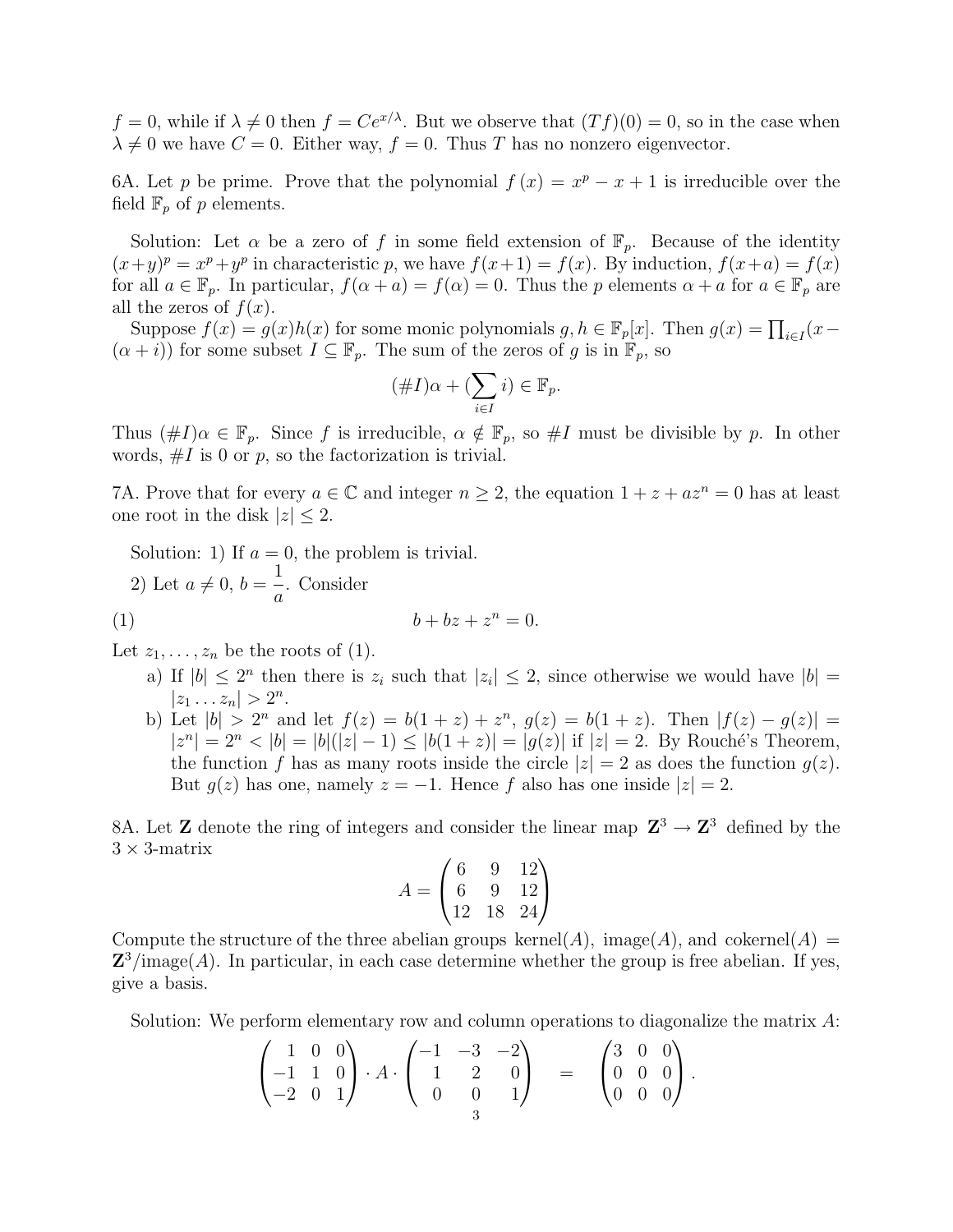Both transformation matrices have determinant one, so they are invertible over the integers. Hence image, kernel and cokernel can be computed from the transformed matrix. We find

 $\text{image}(A) \simeq \mathbf{Z}^1$ ,  $\text{kernel}(A) \simeq \mathbf{Z}^2$ ,  $\text{coker}(A) \simeq \mathbf{Z}^2 \oplus \mathbf{Z}/2\mathbf{Z}$ .

We see that the column vector  $(3,3,6)^T$  is a basis for image(A). The last two columns of the right transformation matrix give the basis  $\{(-3, 2, 0)^T, (-2, 0, 1)^T\}$  for kernel(A).

9A. Let k be a field such that the additive group of k is finitely generated. Prove that k is finite.

Solution: First suppose that  $k$  has characteristic 0. A subgroup of a finitely generated abelian group is also finitely generated, so if the additive group of  $k$  is finitely generated, then so is the additive group of Q. But the additive group generated by a finite list of rational numbers  $a_1/b_1, \ldots, a_n/b_n$  is contained in the integer multiples of  $1/(b_1 \cdots b_n)$ , so if p is a prime larger than  $|b_1 \cdots b_n|$ , then  $1/p$  is not in this group. This contradiction shows that k cannot have characteristic 0.

Let p be the characteristic of k. Then k is a vector space over the field  $\mathbb{F}_p$  of p elements. Now, to say that  $k$  is finitely generated as an additive group is the same as saying that it is finite-dimensional as an  $\mathbb{F}_p$ -vector space. If  $d = \dim_{\mathbb{F}_p} k$ , then  $\#k = p^d$ , so k is finite.

1B. Let  $f: \mathbb{C} \to \mathbb{C}$  be an entire function. Assume that  $|f(z^2)| \leq 2|f(z)|$  for all  $z \in \mathbb{C}$ . Show that  $f$  is constant.

Solution: By induction on *n* we have that  $|f(z^{2^n})| \leq 2^n |f(z)|$ . (proof:  $n = 0$  says  $|f(z^1)| \leq 1 |f(z)|$ ; if this is true for *n* then:  $|f(z^{2^{n+1}})| = |f((z^{2^n})^2)| \le 2|f(z^{2^n})| \le 2(2^n)|f(z)|$ .

Let  $M = \max\{|f(z)| : |z| = 2\}$ . Let  $R_n = 2^{2^n}$ . If  $|w| = R_n$  then  $w = z^{2^n}$  for some z of length 2, and so  $|f(w)| \leq 2^n |f(z)| \leq 2^n M$ .

For each integer  $m \geq 1$ , by Cauchy's inequalities for the circle about 0 of radius  $R_n$ ,  $|f^{(m)}(0)| \leq (2^n M)/(R_n)^m \leq M(2^{n-2^n})$ . But as  $n \to \infty$ , this converges to 0. So  $f^{(m)}(0) = 0$ for all  $m \geq 1$ , and the power series of f is constant.

2B. Let  $C^0[0,1]$  be the vector space over  $\mathbb R$  consisting of continuous functions from  $[0,1]$  to R. Show that the functions  $1, x, x^2, \ldots$  are linearly independent in  $C^0[0,1]$ .

Solution: Suppose that a finite linear combination  $p(x) = c_0 + c_1x + c_2x^2 + \cdots + c_nx^n$  is equal to zero in  $C^0[0,1]$ , where  $c_0, \ldots, c_n \in \mathbb{R}$ . This means that  $p(x) = 0$  for all  $x \in [0,1]$ . We need to show that  $c_0 = \cdots = c_n = 0$ . Pick any  $n + 1$  distinct points  $a_1, \ldots, a_{n+1} \in [0, 1]$ . Since  $p(a_1) = 0$ , we have  $p(x) = (x - a_1)q(x)$  where q is a polynomial of degree  $n - 1$ . Since  $p(a_2) = 0$  and  $a_2 - a_1 \neq 0$ , we have  $q(a_2) = 0$ , so the polynomial q is divisible by  $x - a_2$ . Continuing, we find that the polynomial p is divisible by  $(x - a_1) \cdots (x - a_{n+1})$ , and since the latter polynomial has degree  $n + 1$ , this is possible only if  $p = 0$ .

3B. Let  $f: \mathbb{R} \times [0,1] \to \mathbb{R}$  be a continuous function. For  $x \in \mathbb{R}$ , define

$$
g(x) := \max\{f(x, y) : y \in [0, 1]\}.
$$

Show that  $q$  is continuous.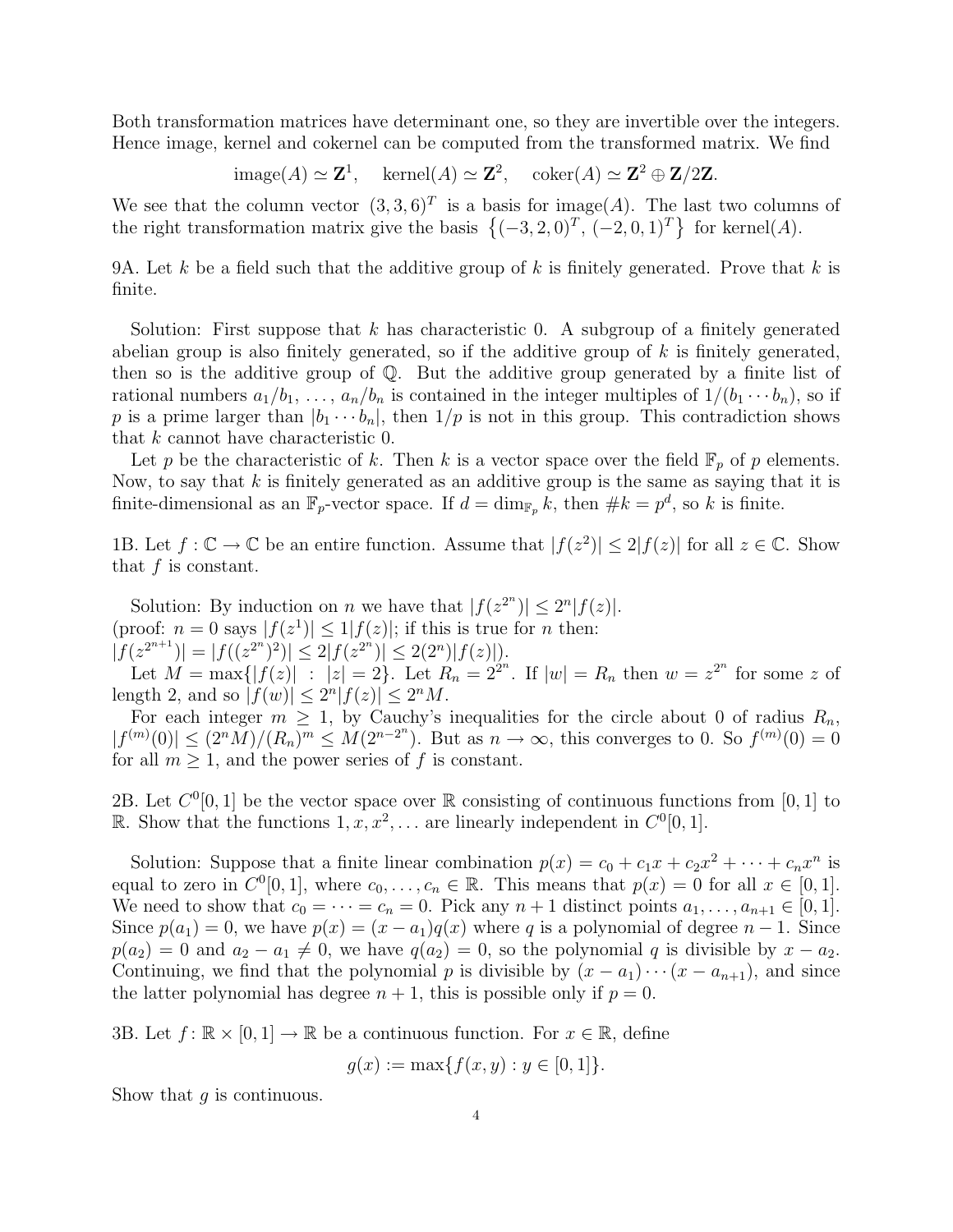Solution: Given  $a \in \mathbb{R}$ , let  $A = [a-1, a+1]$ .  $K = A \times [0, 1]$  is compact, so f restricted to K is uniformly continuous. Given  $\epsilon > 0$ , let  $\delta > 0$  be such that for all  $x, z \in A$ ,  $|x - z| < \delta$ implies for all  $y \in [0, 1]$ ,  $|f(x, y) - f(z, y)| < \epsilon$ .

So for  $x, z \in A$ , if  $|x-z| < \delta$ , then  $g(x) < g(z) + \epsilon$ 

(proof: Let y be such that  $f(x, y) = g(x)$ ; so  $|f(x, y) - f(z, y)| < \epsilon$ , and  $g(x) = f(x, y)$  $f(z, y) + \epsilon \leq g(z) + \epsilon$ .

By symmetry, for  $x, z \in A$ , if  $|x - z| < \delta$  then  $|g(x) - g(z)| < \epsilon$ . So g is continuous at a.

4B. Let  $f(x) \in \mathbb{Q}[x]$  be an irreducible polynomial. Suppose there is a field extension F of Q containing a root a of  $f(x)$  such that F does not contain any cube root of a. Show that  $f(x^3)$  is irreducible over  $\mathbb{Q}$ .

Solution: Let  $n = \deg f$ . Let b be a root of  $f(x^3)$  in some field extension of Q. So  $b^3$  is a root of  $f(x)$ . Since  $f(x)$  is irreducible over Q, the fields Q(a) and Q(b<sup>3</sup>) are isomorphic via an isomorphism that sends a to  $b^3$ . Thus  $\mathbb{Q}(b^3)$  contains no root of the polynomial  $x^3 - b^3$ . Since this is a cubic polynomial, this implies that  $x^3 - b^3$  is irreducible over  $\mathbb{Q}(b^3)$ . Thus  $[\mathbb{Q}(b) : \mathbb{Q}(b^3)] = 3$ . Since  $f(x)$  is of degree n and irreducible over  $\mathbb{Q}, [\mathbb{Q}(b^3) : \mathbb{Q}] = n$ .

So  $[\mathbb{Q}(b) : \mathbb{Q}] = [\mathbb{Q}(b) : \mathbb{Q}(b^3)][\mathbb{Q}(b^3) : \mathbb{Q}] = 3n =$  the degree of  $f(x^3)$ . Thus  $f(x^3)$  is the irreducible polynomial of  $b$  over  $\mathbb Q$ .

5B. Let  $f$  and  $g$  be entire functions such that

$$
\int_{|z|=1} \frac{f(z)}{(\sin z)^m} dz = \int_{|z|=1} \frac{g(z)}{(\sin z)^m} dz
$$

for all positive integers m. Prove that  $f = g$ .

Solution: Suppose  $f \neq q$ . Let  $h(z) = f(z) - q(z)$ , so

$$
\int_{|z|=1} \frac{h(z)}{(\sin z)^m} dz = 0.
$$

Since h is not identically zero, we may take  $m = 1 + \text{ord}_{z=0} h(z)$ . Then  $h(z)/(\sin z)^m$  has a simple pole at  $z = 0$  and is holomorphic elsewhere in  $|z| \leq 1$ , so the residue theorem gives

$$
\int_{|z|=1} \frac{h(z)}{(\sin z)^m} dz \neq 0,
$$

a contradiction.

6B. Let G be a nonabelian group of order 21. Find the largest positive integer  $n$  with the property that whenever G acts on a set S of size n, some element of S is fixed by every element of G.

Solution: Finite G-sets are finite unions of transitive G-sets, and each transitive G-set is of the form  $G/H$  for some subgroup H (namely, H is the stabilizer of a point in the G-set). Hence an integer n does not have the property if and only if there is a sequence of proper subgroups of G whose indices sum to  $n$ . The possibilities for the index of a proper subgroup of G are 3, 7, and 21 (consider Sylow subgroups, and the trivial group). Thus we seek the largest n that is not a sum of integers each of which equals 3, 7, or 21. The set of such